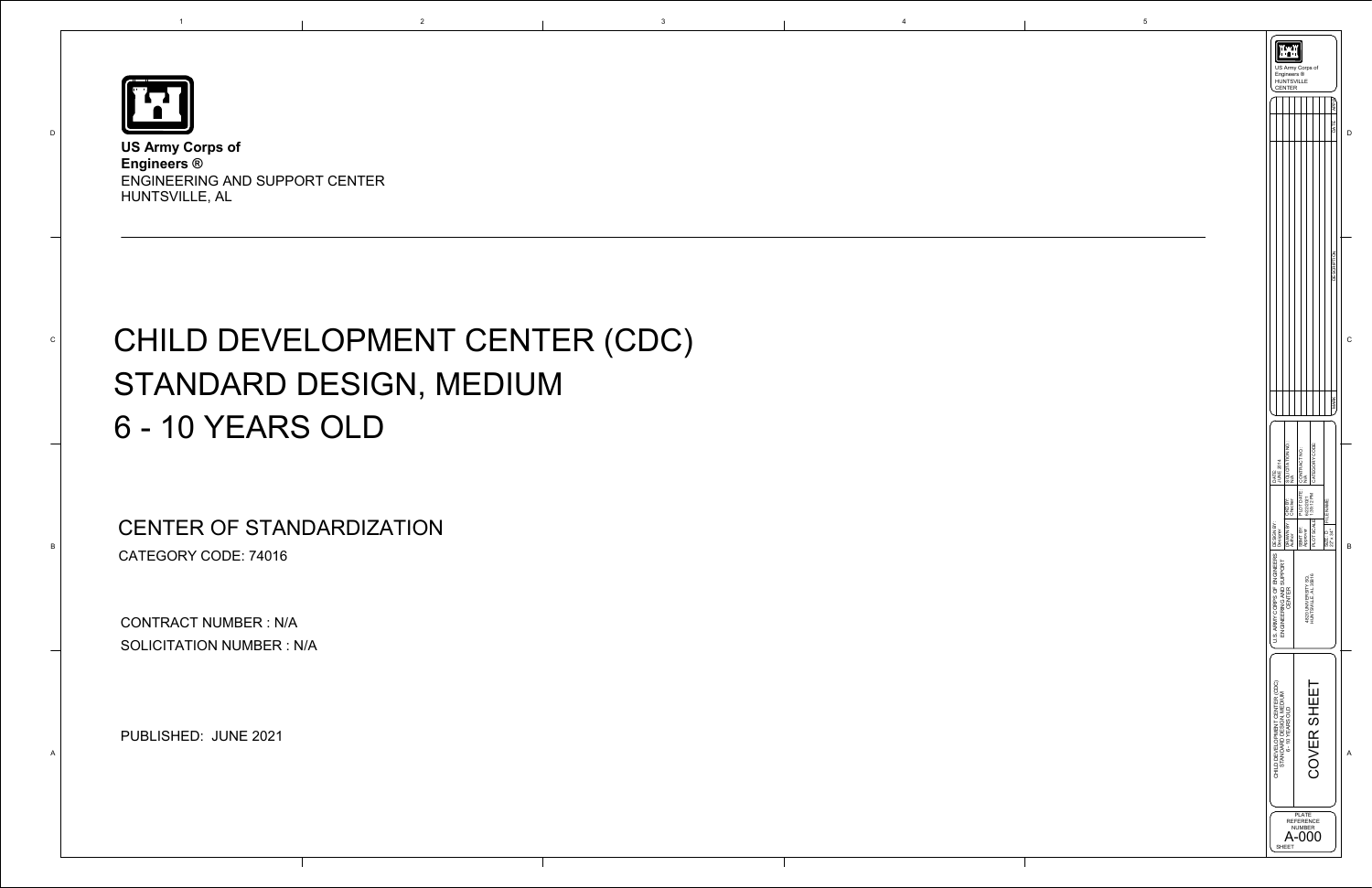1

SHEET 26 OF 107

# **ENERGY CONSERVATION NOTES**





- BUILDING THERMAL ENVELOPE SHALL MEET MINIMUM REQUIREMENTS BASED ON THE CLIMATE ZONE. 1.
- 2. RECOMMENDED MINIMUM THERMAL RESISTANCE (R-VALUE) FOR EXTERIOR WALLS IN CDC 6-10 ZONE 1, 2 USE R-18 OR BETTER.
- 3. A CONTINUOUS AIR BARRIER SHALL BE PROVIDED THROUGHOUT THE BUILDING THERMAL ENVELOPE.
- THE AIR BARRIER SHALL BE PERMITTED 4. TO BE LOCATED ON THE INSIDE OR OUTSIDE OF THE BUILDING ENVELOPE.
- AIR BARRIERS ARE NOT REQUIRED IN 5. BUILDINGS LOCATED IN CLIMATE ZONES 1, 2, AND 3.
- THE AIR BARRIER SHALL BE CONTINUOUS 6. FOR ASSEMBLIES THAT ARE THE THERMAL ENVELOPE OF THE BUILDING AND ACROSS THE JOINTS AND ASSEMBLIES.
- AIR BARRIER JOINTS AND SEAMS SHALL BE SEALED, INCLUDING SEALING 7.
- TRANSITIONS IN PLACES AND CHANGES 8. IN MATERIALS.
- BREAKS OR JOINTS IN THE AIR BARRIER SHALL BE SEALED.

SCALE: 3/32"=1'-0"

16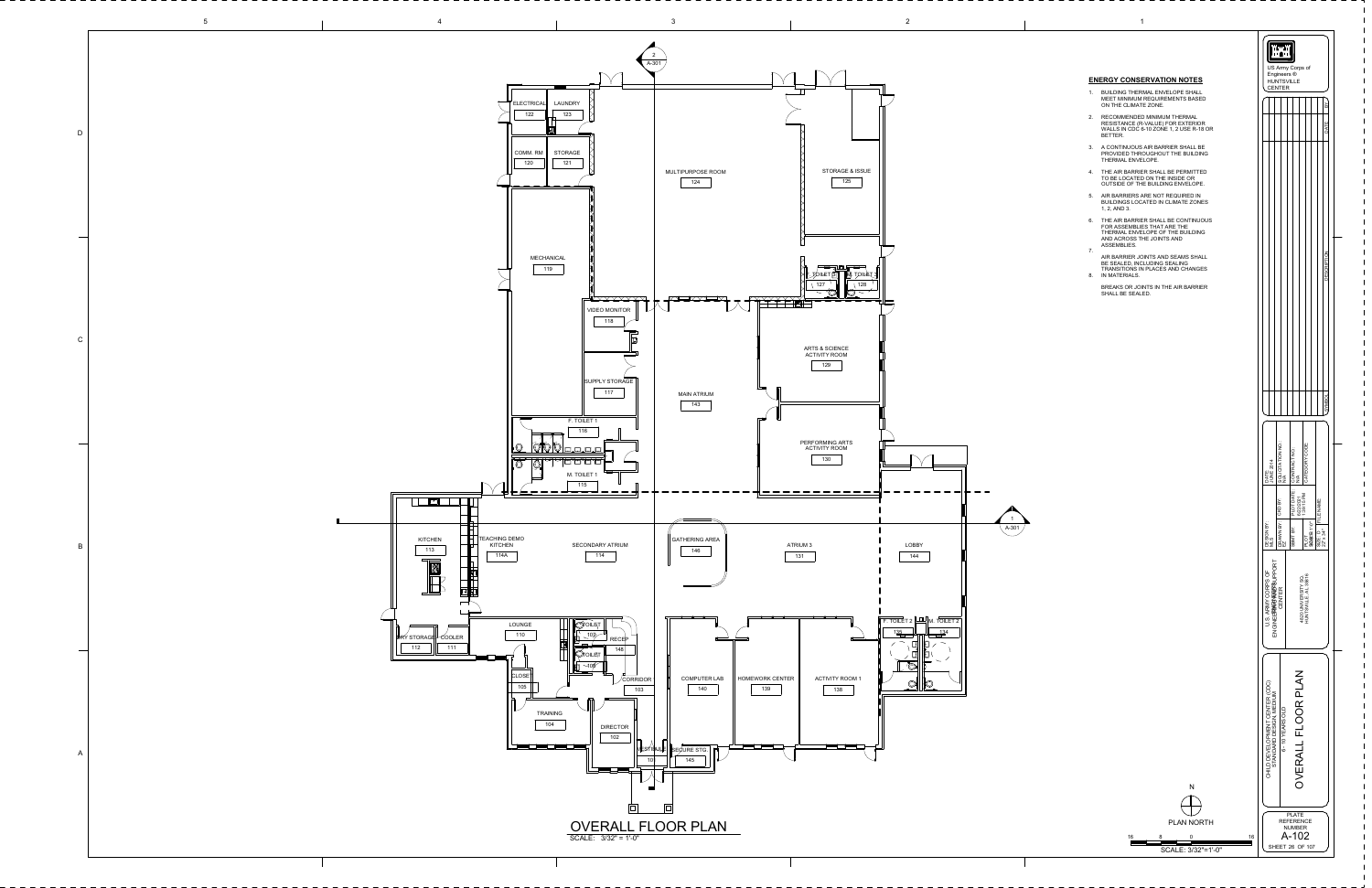5 $4$  and  $3$  1 D▜▓▛▌  $\overline{\phantom{a}}$ 114 $\begin{bmatrix} \begin{matrix} 1 & 0 \\ 0 & 1 \end{matrix} \end{bmatrix}$ E16'-2" 1[A-107](#page-6-0) KITCHEN T 113 TEACHING DEMO EKITCHEN 114A  $\overline{\phantom{a}}$  and  $\overline{\phantom{a}}$  and  $\overline{\phantom{a}}$  and  $\overline{\phantom{a}}$  and  $\overline{\phantom{a}}$  and  $\overline{\phantom{a}}$  and  $\overline{\phantom{a}}$  and  $\overline{\phantom{a}}$  and  $\overline{\phantom{a}}$  and  $\overline{\phantom{a}}$  and  $\overline{\phantom{a}}$  and  $\overline{\phantom{a}}$  and  $\overline{\phantom{a}}$  and  $\overline{\phantom{a}}$  a  $\begin{matrix} 1 & 1 \\ 1 & 1 \end{matrix}$  $\begin{tabular}{|c|c|c|c|} \hline \quad \quad & \quad \quad & \quad \quad & \quad \quad \\ \hline \quad \quad & \quad \quad & \quad \quad & \quad \quad \\ \hline \quad \quad & \quad \quad & \quad \quad & \quad \quad \\ \hline \quad \quad & \quad \quad & \quad \quad & \quad \quad \\ \hline \quad \quad & \quad \quad & \quad \quad & \quad \quad \\ \hline \quad \quad & \quad \quad & \quad \quad & \quad \quad \\ \hline \quad \quad & \quad \quad & \quad \quad & \quad \quad \\ \hline \quad \quad & \quad \quad & \quad \quad & \quad \quad \\ \hline \quad \quad & \quad \quad & \quad \quad & \quad$ -5"<br>44'-5" -<br>თ<br>თ  $\begin{tabular}{|c|c|c|} \hline \quad \quad & \quad \quad & \quad \quad \\ \hline \quad \quad & \quad \quad & \quad \quad \\ \hline \quad \quad & \quad \quad & \quad \quad \\ \hline \quad \quad & \quad \quad & \quad \quad \\ \hline \quad \quad & \quad \quad & \quad \quad \\ \hline \quad \quad & \quad \quad & \quad \quad \\ \hline \quad \quad & \quad \quad & \quad \quad \\ \hline \quad \quad & \quad \quad & \quad \quad \\ \hline \quad \quad & \quad \quad & \quad \quad \\ \hline \quad \quad & \quad \quad & \quad \quad \\ \hline \quad \quad & \quad \quad & \quad \quad \\ \hline \quad \quad &$ C $\frac{5!}{2}$ <br> $\frac{5!}{2}$ <br> $\frac{19!}{4}$  $\sqrt{2}$ 113 19'-0"113A112) <del>- Andrea Maria (</del>111 LOUNGE  $\degree$ COOLER DRY STORAGE 110112 111  $3' - 2"$  5'-0" 10'-0" 8'-7" l (<u>106</u>)<br>CLOSET .<br>3'-3' A $\langle A \rangle$ 106 CLOSET -<br>ფ<br>დ 105 B1055'-0" A30'-7" 1'-4" 2'-11"AGENERAL NOTES1. ALL DIMENSIONS ARE FROM OUTSIDE STUD TO OUTSIDE STUD.

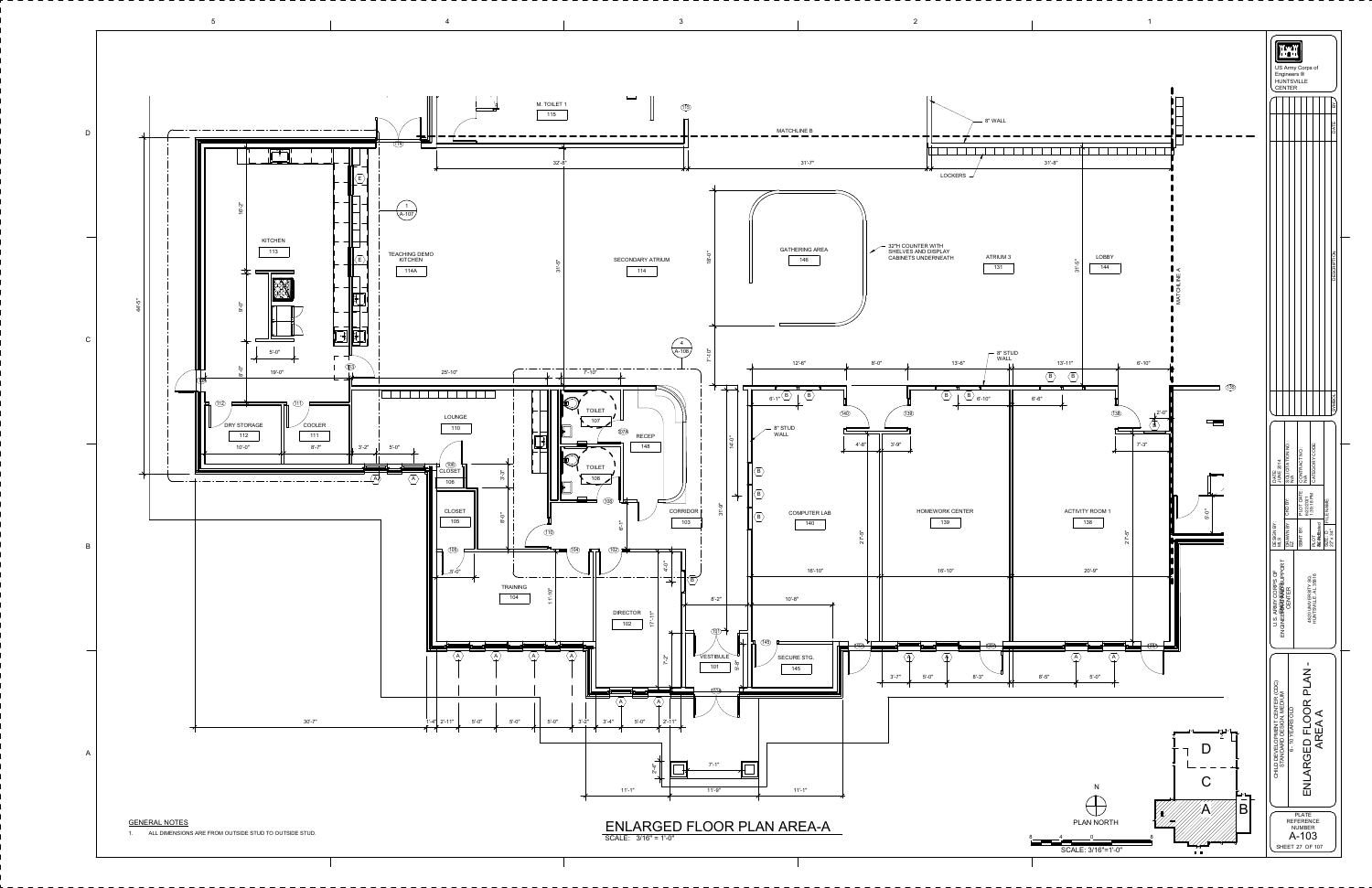|              |                | $\overline{\phantom{0}}$                                                                                                                                                                                                                                                                                                                                                                                                                                                                                                                                                                                                                             |                                  |
|--------------|----------------|------------------------------------------------------------------------------------------------------------------------------------------------------------------------------------------------------------------------------------------------------------------------------------------------------------------------------------------------------------------------------------------------------------------------------------------------------------------------------------------------------------------------------------------------------------------------------------------------------------------------------------------------------|----------------------------------|
| $\mathsf{D}$ |                |                                                                                                                                                                                                                                                                                                                                                                                                                                                                                                                                                                                                                                                      |                                  |
|              |                | $10 - 8"$                                                                                                                                                                                                                                                                                                                                                                                                                                                                                                                                                                                                                                            |                                  |
| $\mathsf{C}$ |                |                                                                                                                                                                                                                                                                                                                                                                                                                                                                                                                                                                                                                                                      |                                  |
|              |                |                                                                                                                                                                                                                                                                                                                                                                                                                                                                                                                                                                                                                                                      |                                  |
| $\mathsf{B}$ | $\sqrt{A-108}$ | $\hspace{1.0cm}\rule{0.7cm}{0.1cm}\hspace{1.0cm}\rule{0.7cm}{0.1cm}\hspace{1.0cm}\hspace{1.0cm}\ldots\hspace{1.0cm}\rule{0.7cm}{0.1cm}\hspace{1.0cm}\ldots\hspace{1.0cm}\rule{0.7cm}{0.1cm}\hspace{1.0cm}\ldots\hspace{1.0cm}\ldots\hspace{1.0cm}\ldots\hspace{1.0cm}\ldots\hspace{1.0cm}\ldots\hspace{1.0cm}\ldots\hspace{1.0cm}\ldots\hspace{1.0cm}\ldots\hspace{1.0cm}\ldots\hspace{1.0cm}\ldots$<br>$\begin{array}{c} \overline{1} & \overline{1} & \overline{1} \\ \overline{1} & \overline{1} & \overline{1} \\ \end{array}$<br>$\circled{135}$<br>$\mathbf{r}$<br>$\Box$<br>_______<br>F. TOILET 2<br>M. TOILET 2<br>135<br>134<br>ser<br>▜▆▅ |                                  |
| $\sim$       |                | _____                                                                                                                                                                                                                                                                                                                                                                                                                                                                                                                                                                                                                                                |                                  |
| $\mathsf{A}$ |                | $-9'$ -11" $-$<br>$10 - 0"$<br>─<br>▆▆                                                                                                                                                                                                                                                                                                                                                                                                                                                                                                                                                                                                               | N<br>╼╾╇═╾                       |
|              |                | $\underbrace{\mathsf{ENLARGED FLOOR PLAN}\textnormal{-} \; \mathsf{AREA}\; \mathsf{B}}_{\mathsf{SCALE: 3/16" = 1' \cdot 0"}}$                                                                                                                                                                                                                                                                                                                                                                                                                                                                                                                        | PLAN NORTH<br>SCALE: 3/16"=1'-0" |









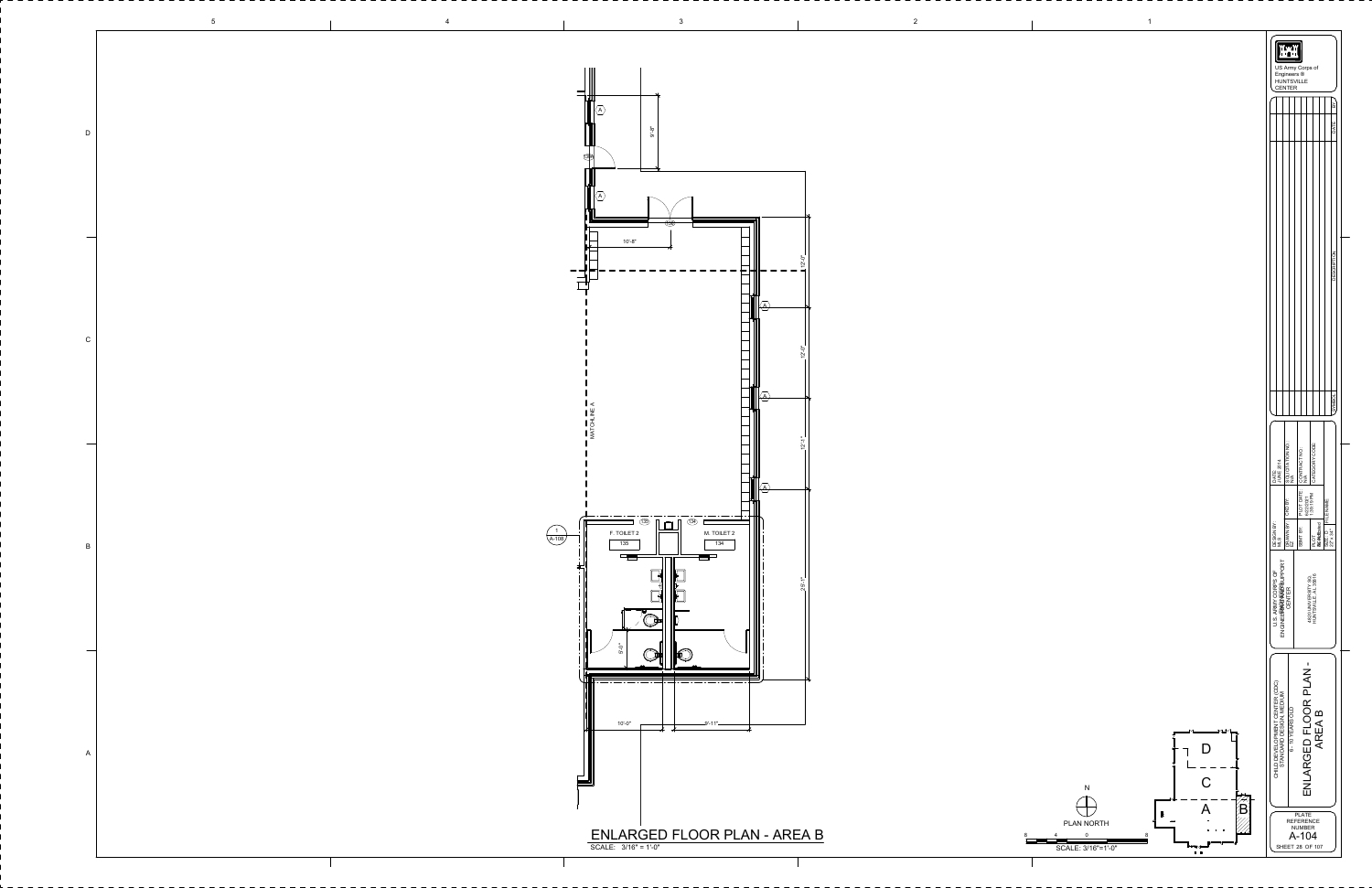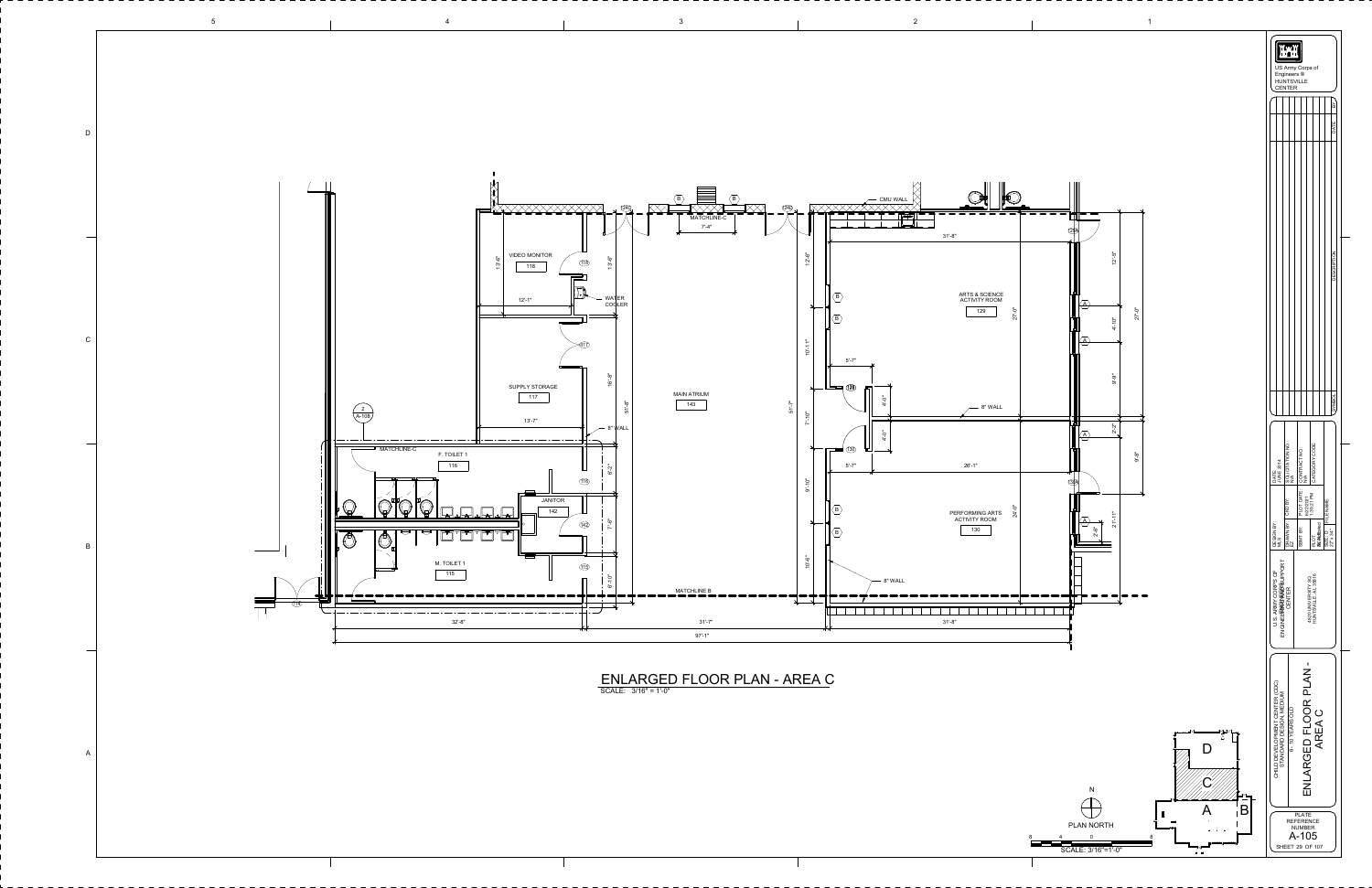5



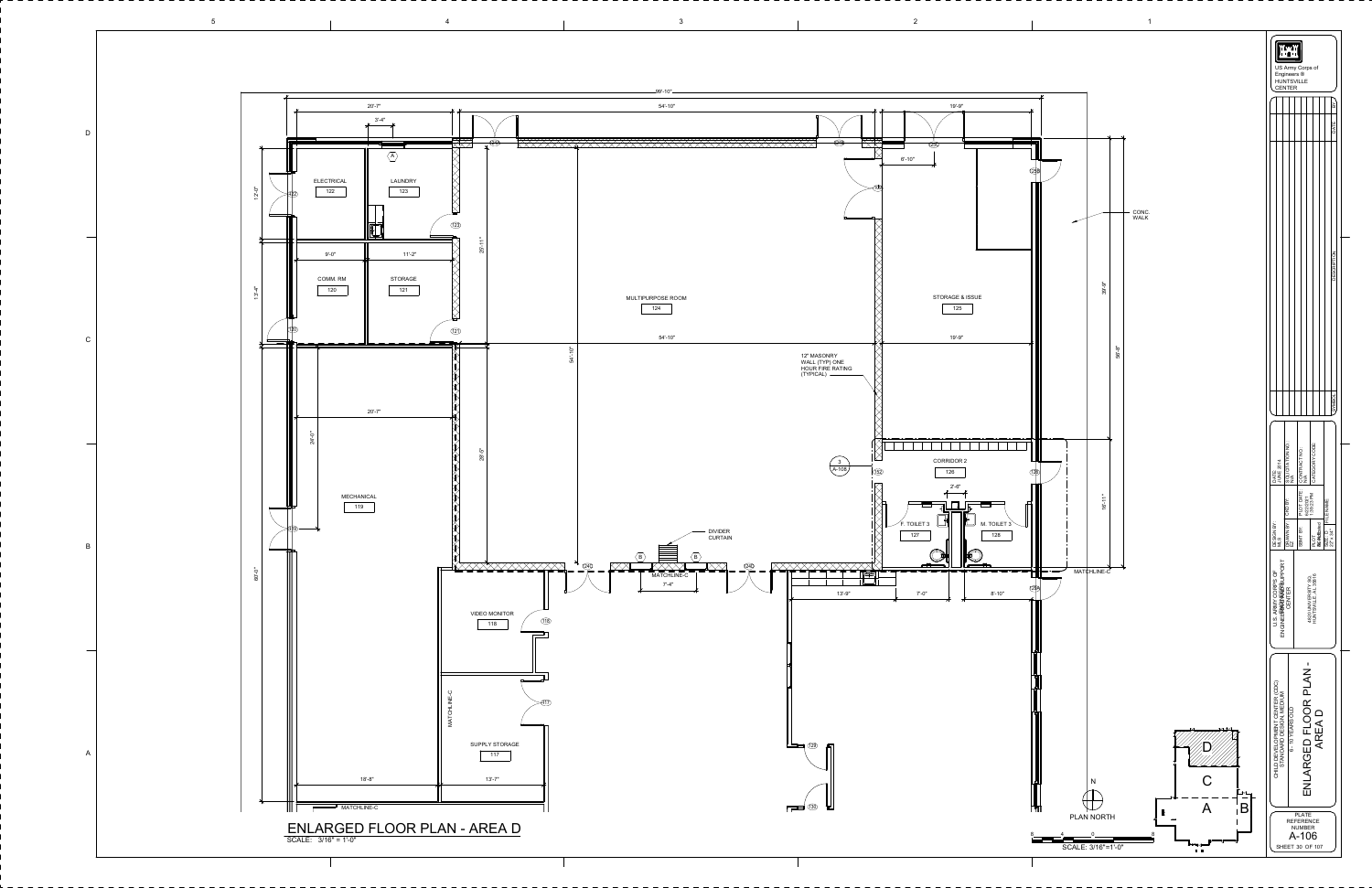<span id="page-6-0"></span>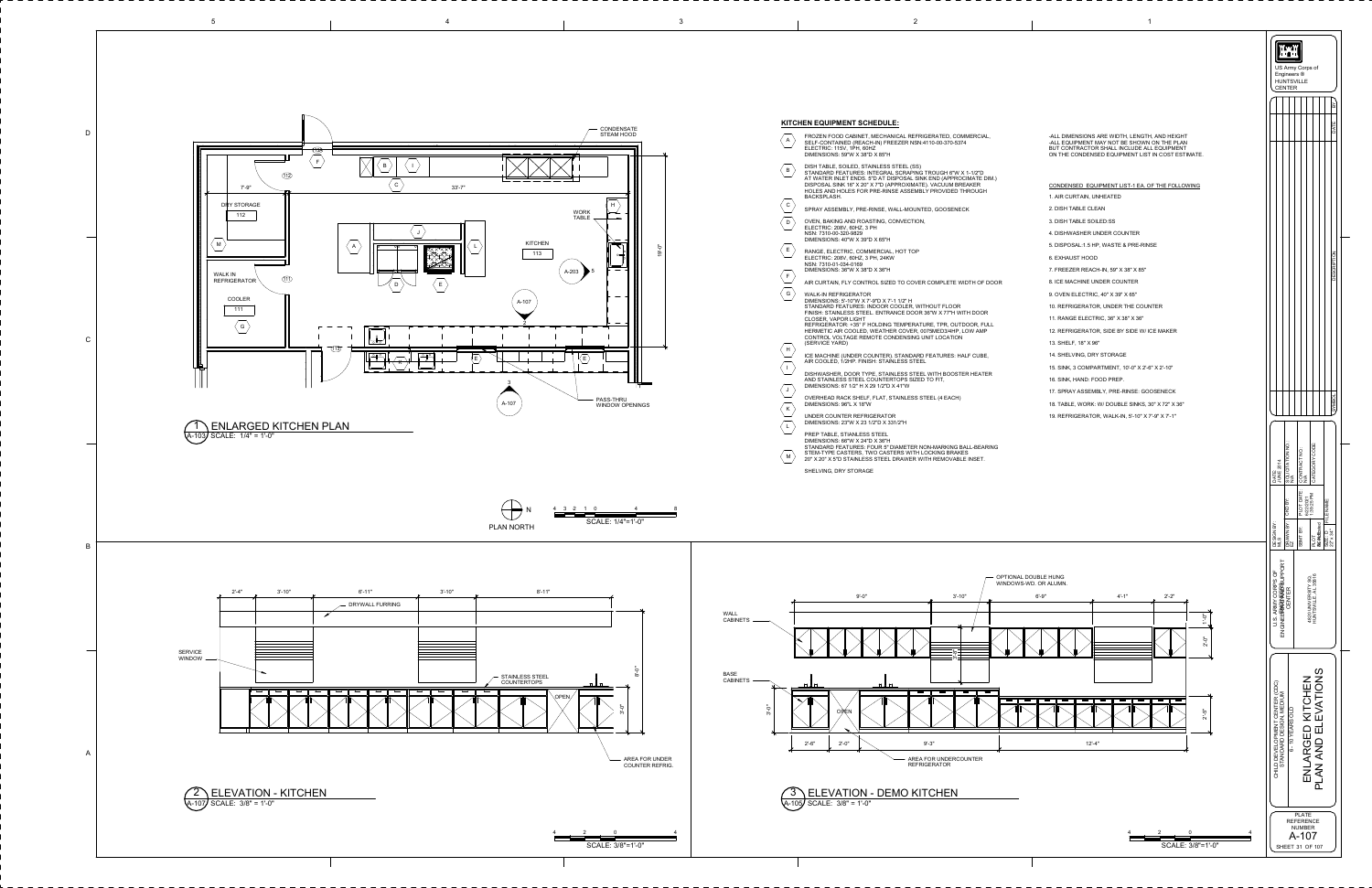H US Army Corps of Engineers <sup>®</sup> HUNTSVILLE CENTER  $\mathord{>}$ മ E $\vdash$ ADz O $\vdash$ Pœ  $\circ$ SED $\overline{\phantom{0}}$ Oമ M $\mathord{>}$ S CATEGORY CODE: CONTRACT NO.: ATH<br>NHA ISA<br>NASI ISA<br>NASI ISA PLOT DATE: ន<br>ខា<br>ខា SIZE: D FILE NAME: 2 /  $\bar{c}$ یو 9  $\geq$  $\omega$ 6  $\overline{ }$ **As Andriated** SBMT BY: 22" x 34" MLS<br>DRAWN<br>EZ<br>PLOT<br>**AS**AMEC HUNTSVILLE, AL 35816 4820 UNIVERSITY SQ.<br>HUNTSVILLE, AL 35816 4820 UNIVERSITY SQ. ENLARGED TOILET PLANS ENLARGED TOILET PLANS PLATE REFERENCE NUMBER A-108 SHEET 32 OF 107

<span id="page-7-0"></span>

SOLICITATION NO.: JUNE 2014 CKD BY: DESIGN BY: DRAWN BY: **U.S. ARMY CORPS OF<br>ENGINEERINGUNEERS OF**<br>ENGINEERINGUNEER ENGINEERING AND SUPPORT U.S. ARMY CORPS OF OSHEHANGING CENTER CHILD DEVELOPMENT CENTER (CDC)<br>STANDARD DESIGN, MEDIUM<br>6 - 10 YEARS OLD CHILD DEVELOPMENT CENTER (CDC) STANDARD DESIGN, MEDIUM 6 - 10 YEARS OLD 4 3 2 1 0 4 8 SCALE: 1/4"=1'-0" 2 4

SCALE: 3/8"=1'-0"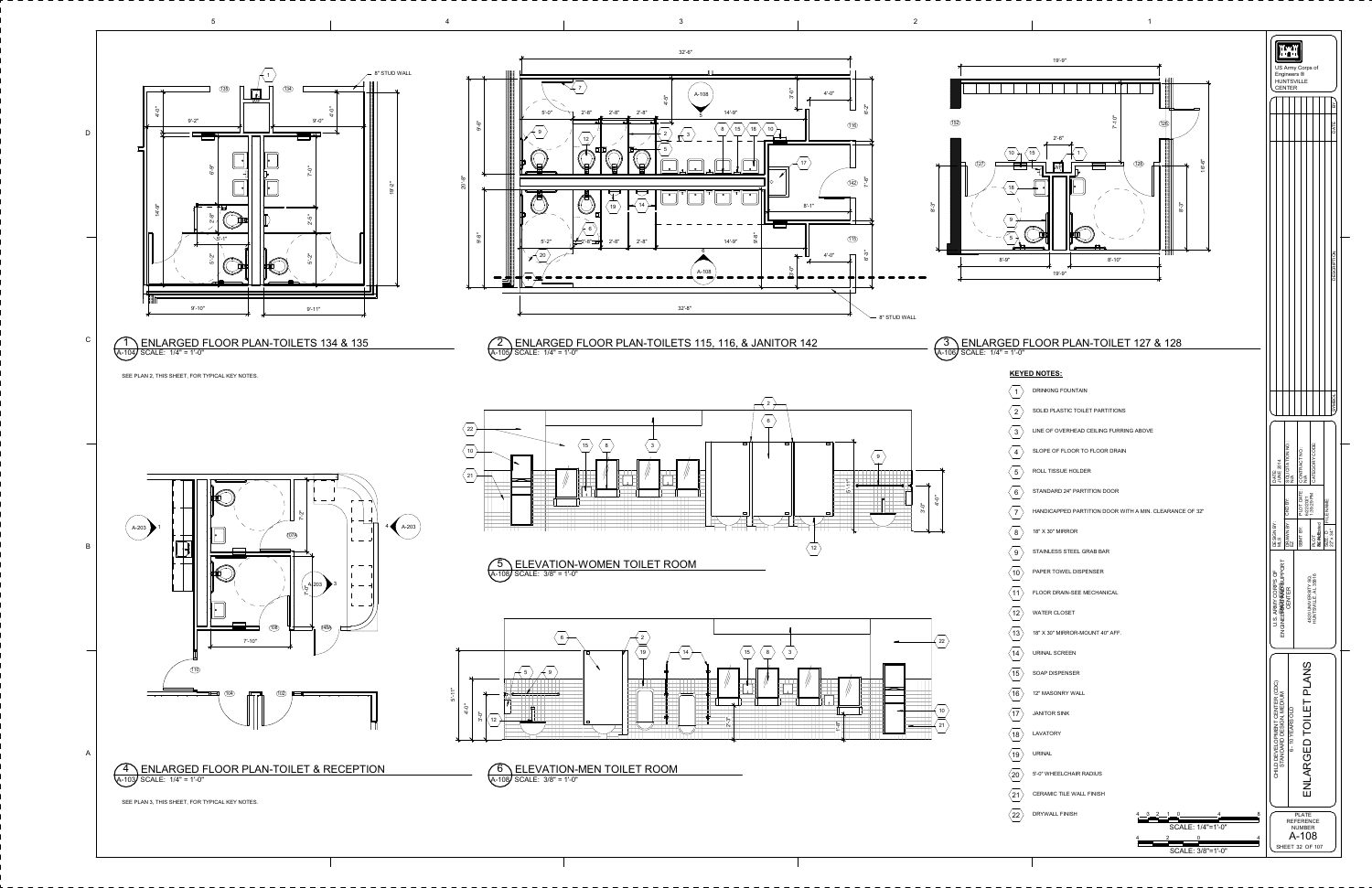<span id="page-8-0"></span>